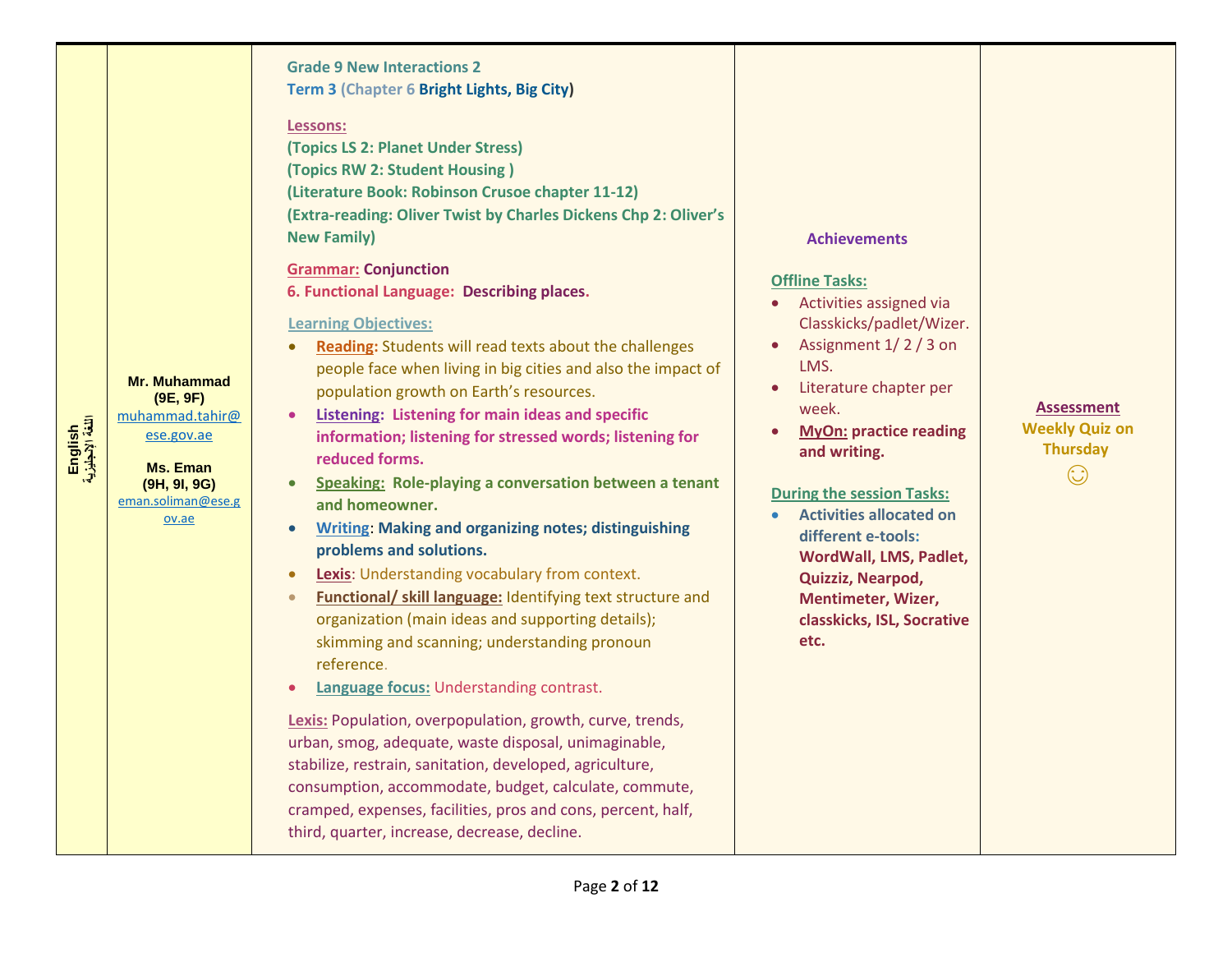| Biology<br>الأحياء                   | Ms. Abiola<br>Abiola.Dosumu@moe<br>.gov.ae          | <b>Unit 1: Ecology</b><br><b>Module 5: Biodiversity and Conservation</b><br><b>Lesson 1: Biodiversity</b><br>Lesson Objectives: Students will be able to:<br>Describe how ecological processes rely on the biological<br>diversity of the community.<br>Given a specific biome, describe the ecological services<br>$\bullet$<br>that are of benefit humans. | <b>Homework on Inspire Science</b>                                   | Weekly quiz on LMS                                  |
|--------------------------------------|-----------------------------------------------------|--------------------------------------------------------------------------------------------------------------------------------------------------------------------------------------------------------------------------------------------------------------------------------------------------------------------------------------------------------------|----------------------------------------------------------------------|-----------------------------------------------------|
| Physics<br>الفيزياء                  | Mr. Bibin<br>bibin.kuriakose@es<br>e.gov.ae         | Explain simple harmonic motion, investigate Hooke's Law<br>and the factors that affect the motion of a horizontal mass<br>- spring system and a simple pendulum and the energy<br>transformations that take place in these systems.                                                                                                                          | Homework on Inspire Science                                          | Weekly Quiz on Inspire<br>Science                   |
| Chemistry<br>الكيمياء                | Mr. Carl<br>Carl.addison@ese.gov<br>.ae             | <b>Students to cover:</b><br>Gas density calculations using and linking various<br>equations.<br>Determining Molecular formula<br>Stoichiometry of gases                                                                                                                                                                                                     | Complete work titled 'WEEK 4'                                        | Pop Quiz Thursday 19th<br>May.                      |
| التربية الإسلامية<br>Islamic Studies | المعلمة نوف<br>nouf.kazim@ese.go<br>v.ae            | التسامح الفكري                                                                                                                                                                                                                                                                                                                                               | <mark>حل النشاط في الكتاب</mark>                                     | <u>تسميع الآيات :</u><br>سورة الوا <b>قعة 74-57</b> |
| Arabic<br>اللغة العربية              | المعلم سامر (بنين)<br>samir.barahmeh<br>@ese.gov.ae | <mark>رواية عساكر قوس قزح :</mark><br>(الفصل السابع والعشرين حتى- الثامن والثلاثين)<br>ألدريا هيراتا                                                                                                                                                                                                                                                         | متابعة الواجبات عبر التيمز.<br><mark>قراءة الرواية في البيت .</mark> |                                                     |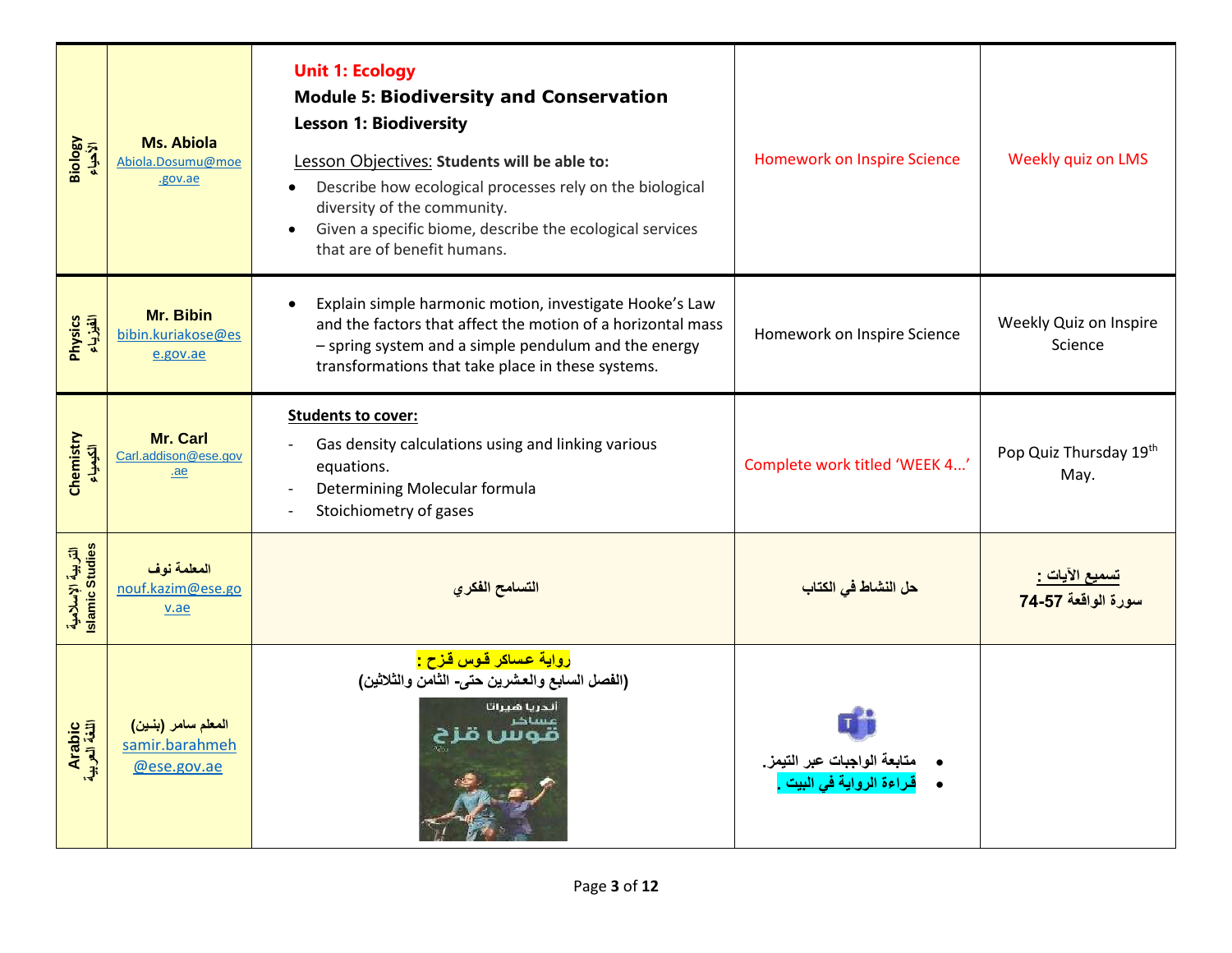| Arabic<br>اللغة العربية                    | المعلمة شيخة (بنات)<br>shaikha.alzeyoudi@<br>moe.gov.ae      | <mark>رواية عساكر قـوس قـزح :</mark><br>(الفصل السابع والعشرين حتى- الثامن والثلاثين)<br>أندريا هيراتا<br>عساخر<br>Шал               | متابعة الواجبات عبر التيمز.<br><mark>- قراءة الرواية في البيت</mark> . | <mark>تسليم المشاريع آخر يوم :</mark><br>18-5-2022                                                                         |
|--------------------------------------------|--------------------------------------------------------------|--------------------------------------------------------------------------------------------------------------------------------------|------------------------------------------------------------------------|----------------------------------------------------------------------------------------------------------------------------|
| Social Studies + ME<br>اجتماعیات وأخلاقیة  | المعلمة أمل<br>amal.almehri@ese.<br>gov.ae                   | الدخل و الضرائب                                                                                                                      | حل أنشطة LMS                                                           | اختبار التقويم الاول في LMS<br>درس إدارة الموارد والانشطة و<br><mark>درس الامن المائي و الغذائي في</mark><br>دولة الامارات |
|                                            | المعلم سامر (9G)<br>samir.ali@ese.gov.ae                     | <b>Programming an Embedded Systems</b>                                                                                               | <b>Activities on LMS</b>                                               | <b>Check Point 1</b>                                                                                                       |
| <b>Computer Science</b><br>علوم الكومبيوتر | المعلمة شيماء (1-9)<br>Shayma.Habboush@es<br>e.gov.ae        | Programming an Embedded Systems                                                                                                      | <b>LMS Activities</b>                                                  | <b>Check Point 1</b>                                                                                                       |
|                                            | المعلمة مجد<br>(9E, 9F, 9H)<br>majd.alashouri@ese.go<br>v.ae | Programming an embedded system                                                                                                       | <b>LMS Activities</b>                                                  |                                                                                                                            |
|                                            | المعلمة فاتن (بنين)<br>faten.koussa@ese.q<br>ov.ae           | النحات: دوناتيللو Donatello<br>* ليون باتيستا ألبيرتي - Leon Battista Alberti<br>من أهم <mark>معماريي</mark> عصر النهضة الإيطالية    |                                                                        |                                                                                                                            |
| Visual Art<br>الفئون البصرية               | المعلمة جيهان (بنات)<br>gehan.elhawy@ese.<br>gov.ae          | *اللّحات : دوناتيللو Donatello<br>* ليون باتيستا ألبيرتي - Leon Battista Alberti<br>من أهم <mark>معماريي</mark> عصر النهضة الإيطالية |                                                                        |                                                                                                                            |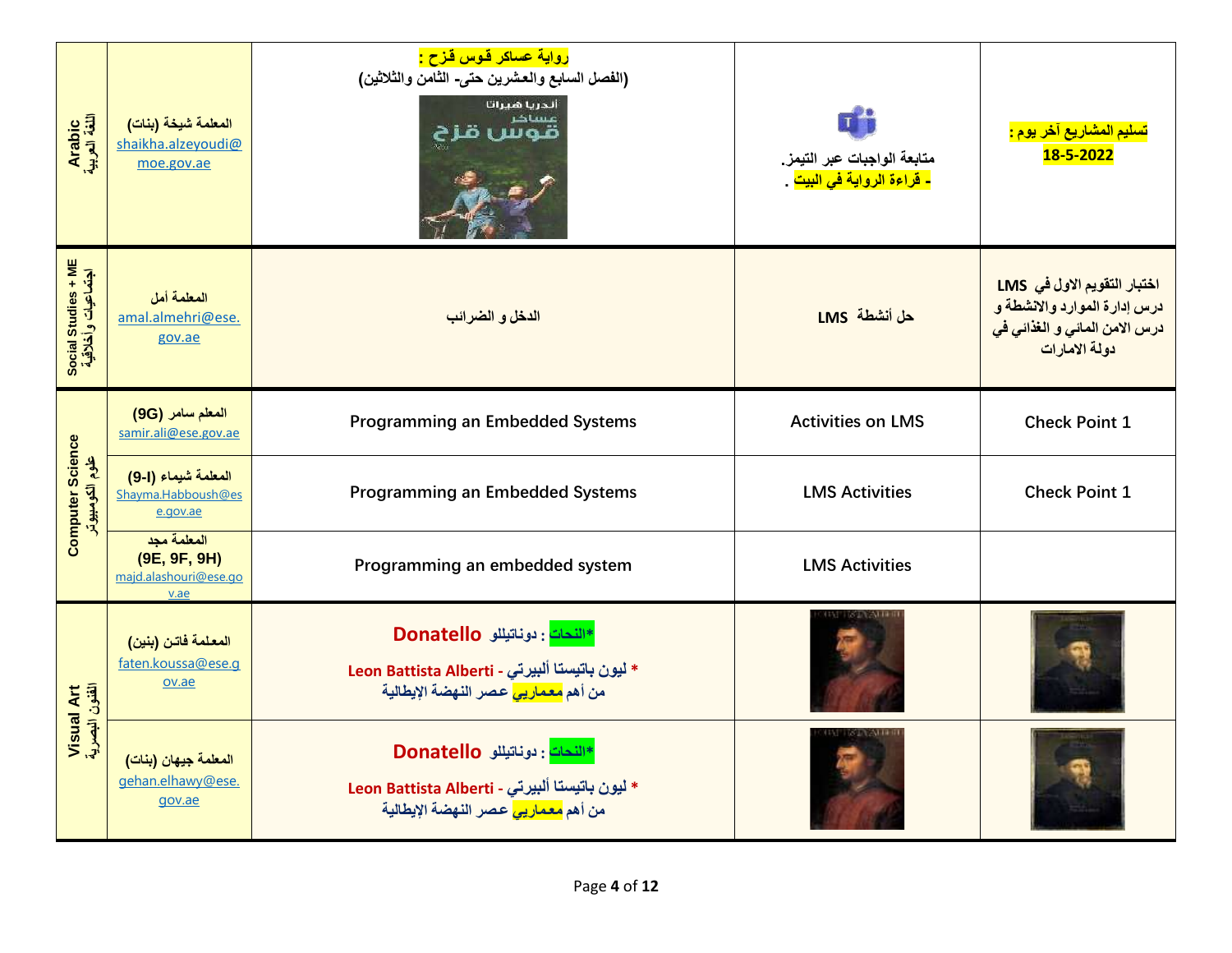| <b>Drama</b><br><b>MAC</b>     | المعلم محمود صابر<br>(بنين)<br>mahmoud.hmohamed<br>@ese.gov.ae | الواقعية الكلاسيكية                                                                                                                 |                             |  |
|--------------------------------|----------------------------------------------------------------|-------------------------------------------------------------------------------------------------------------------------------------|-----------------------------|--|
|                                | المعلمة فاطمة (بنات)<br>fatma.abdelaziz@ese.g<br>ov.ae         | الواقعية الكلاسيكية                                                                                                                 |                             |  |
|                                | المعلم سلمان (بنين)<br>Selmen.zenned@ese.g<br>ov.ae            | الموسيقى الأندلسية                                                                                                                  |                             |  |
| <mark>Music</mark><br>موسیقی   | (بنات) المعلمة رحمه<br>Rahma.Mehrez@ese.q<br>ov.ae             | ■ الموسيقى في المجتمع<br>■ الموسيقى و البيئة                                                                                        |                             |  |
|                                | <b>Mr. Wassim</b><br>(Boys)<br>wassim.khouaja@ese.go<br>v.ae   | Demonstrates motor skills in hacking games (handball)                                                                               | <b>SELF-LEARNING IN LMS</b> |  |
| Physical & Health<br>Education | <b>Ms. Sabiha</b><br>(Girls)<br>sabiha.alkerwi@moe.gov<br>.ae  | Demonstrates motor skills in hacking games (handball)                                                                               | <b>SELF-LEARNING IN LMS</b> |  |
| Mandarin<br>البرنامج الصيني    | Mr. Yi Zeng<br>(Boys)<br>Yi.Zeng@ese.gov.ae                    | Be able to use "为什么" (why)to ask the reason.<br>$\bullet$<br>Be able to use "因为所以 (becauseso) to explain<br>$\bullet$<br>the reason | LMS-TASK1/2                 |  |
|                                | <b>Ms. Li Shuai</b><br>(Girls)<br>Shuai.Li@ese.gov.ae          | Be able to use "为什么" (why)to ask the reason.<br>$\bullet$<br>Be able to use "因为所以 (becauseso) to explain<br>the reason              | LMS-TASK1/2                 |  |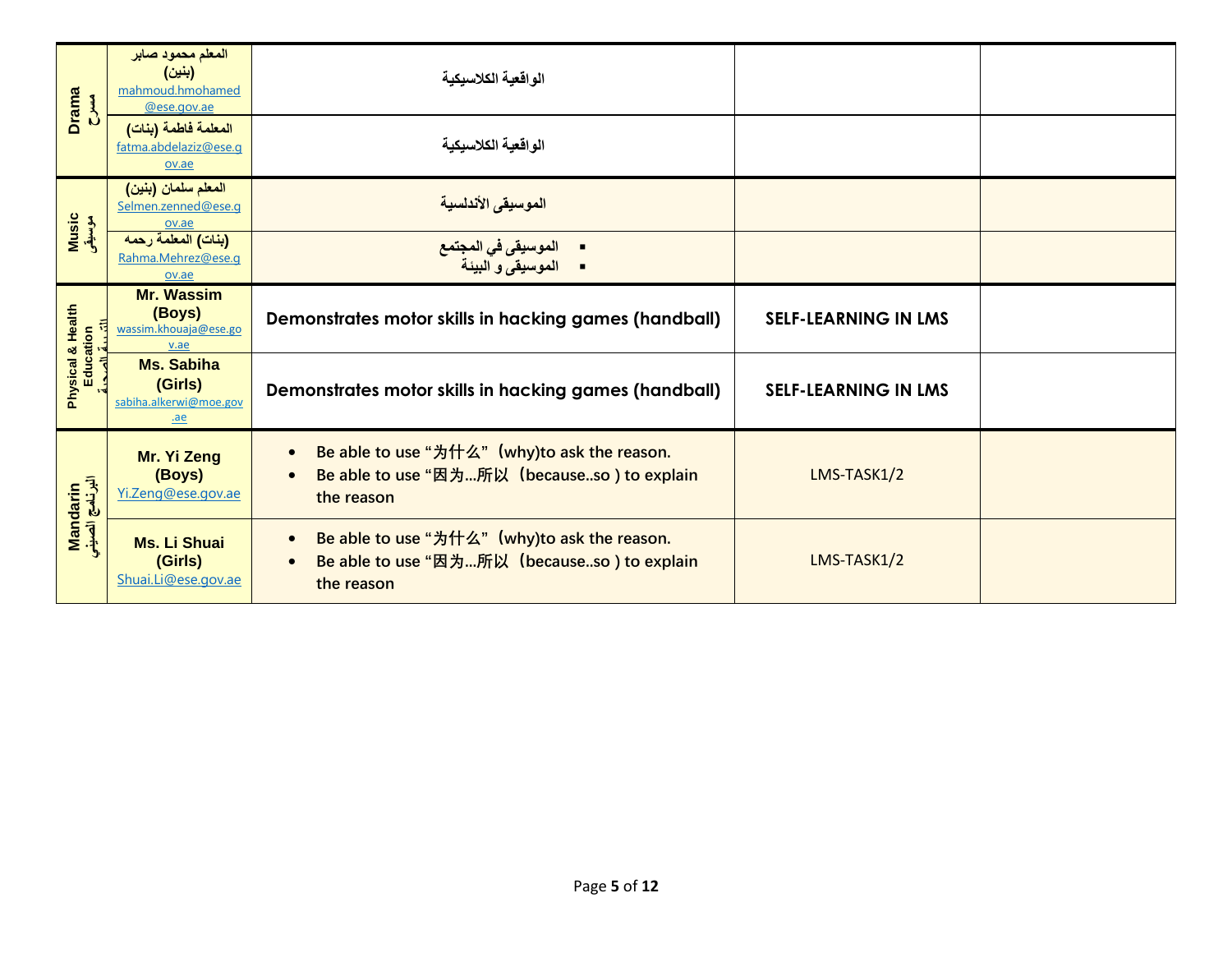| 'مواعيد الفحوصات الدوريــة التي يجـب إجـراؤها للطلبــة خــلال الفـصل الثالث من العام الدراسي 2021-2022 م                                                                                                                                                     |                                                                                                                                                                                                              |                |  |  |   |   |                |   |   |    |    |    |                   |    |       |                      |                  |    |                       |    |                   |    |    |    |    |    |    |                                                                  |    |    |
|--------------------------------------------------------------------------------------------------------------------------------------------------------------------------------------------------------------------------------------------------------------|--------------------------------------------------------------------------------------------------------------------------------------------------------------------------------------------------------------|----------------|--|--|---|---|----------------|---|---|----|----|----|-------------------|----|-------|----------------------|------------------|----|-----------------------|----|-------------------|----|----|----|----|----|----|------------------------------------------------------------------|----|----|
| إبريل April                                                                                                                                                                                                                                                  |                                                                                                                                                                                                              | $\overline{2}$ |  |  | 5 | 6 |                | 8 | 9 | 10 | 11 | 12 | 13                | 14 |       |                      | 15 16 17 18      |    | 19 20                 |    | $21 \mid 22 \mid$ | 23 | 24 | 25 | 26 | 27 | 28 | 29                                                               | 30 |    |
| مايو May                                                                                                                                                                                                                                                     |                                                                                                                                                                                                              | $\overline{2}$ |  |  | 5 | 6 | $\overline{7}$ | 8 | 9 | 10 | 11 |    | $12 \mid 13 \mid$ |    |       |                      | $14$ 15 16 17 18 | 19 | 20                    | 21 | 22                | 23 | 24 | 25 | 26 | 27 |    | $\begin{array}{ c c c }\n\hline\n28 & 29 \\ \hline\n\end{array}$ | 30 | 31 |
| $10 \mid 11 \mid 12 \mid 13 \mid 14 \mid 15 \mid 16 \mid 17 \mid 18 \mid 19 \mid 20 \mid$<br>  21   22   23   24 <mark>  25   26  </mark> 27  <br>8<br>$\overline{9}$<br>5 <sub>1</sub><br>7 <sup>1</sup><br>$6\overline{6}$<br>يونيو June<br>$\overline{2}$ |                                                                                                                                                                                                              |                |  |  |   |   |                |   |   |    |    |    |                   |    | 28 29 | 30                   |                  |    |                       |    |                   |    |    |    |    |    |    |                                                                  |    |    |
|                                                                                                                                                                                                                                                              | يجب إجراء الـفحص والحصـول عـلى نتيجـة سـلـبيـة لا تتجــاوز مـدة 96 ساعـة في بـدايـة الـفـصـل الدراسي قـبـل الدخول إلى المبنى المدرسي.                                                                        |                |  |  |   |   |                |   |   |    |    |    |                   |    |       | <mark>96 ساعة</mark> |                  |    |                       |    |                   |    |    |    |    |    |    |                                                                  |    |    |
|                                                                                                                                                                                                                                                              | يجب إجراء الفحص الدوري <mark>شهريًا</mark> للطلبة (الفحص المخبري الـPCR) ← (و يتطلب إجراء الفحص قبل إنقضاء مدة الشهـر).                                                                                      |                |  |  |   |   |                |   |   |    |    |    |                   |    |       |                      |                  |    | <mark>كل شىھىر</mark> |    |                   |    |    |    |    |    |    |                                                                  |    |    |
|                                                                                                                                                                                                                                                              | الـتـطـعـيم إلـزامي للطـلبة الـذين يبلـغـون من العـمر 16 سنـة فـمـا فـوق فـقـط ، و.غير إلزامي للـطـلـبة دون سن 16 سنـة (اخـتياري ويـوصى بـه).                                                                |                |  |  |   |   |                |   |   |    |    |    |                   |    |       |                      | Ø                |    |                       |    |                   |    |    |    |    |    |    |                                                                  |    |    |
|                                                                                                                                                                                                                                                              | يجب تسليم نسخــة مطـبو عــة من تــقـرير. نتيجة الفحـص السلبية المستخـرج من تـطـبيـق الحـصـن لمربـي/ة الصف.<br>يجب تسليم نسخــة مطبوعــة من تــقـرير. التـطـعـيم المستخـرج من تـطـبيـق الحـصـن لمربـي/ة الصف. |                |  |  |   |   |                |   |   |    |    |    |                   |    |       |                      | $\bullet$<br>面   |    |                       |    |                   |    |    |    |    |    |    |                                                                  |    |    |

و فيما يأتي مواعيد وموقع الفحص المعتمد للطلبة ولأعضاء الكادر التعليمي بمدرسة ياس:

<u>المكان:</u> مركز الفحص (شركة ياس كلينيك) بمدرسة الأصايل

األوقات:

- يوم السبت الموافق 7 مايو 2022 م ، من الثالثة ظهرًا وحتى العاشرة مساءً ً
- ويوم الأحد الموافق 8 مايو 2022 م ، من التاسعة صباحًا وحتى الرابعة مساءً ً **:**

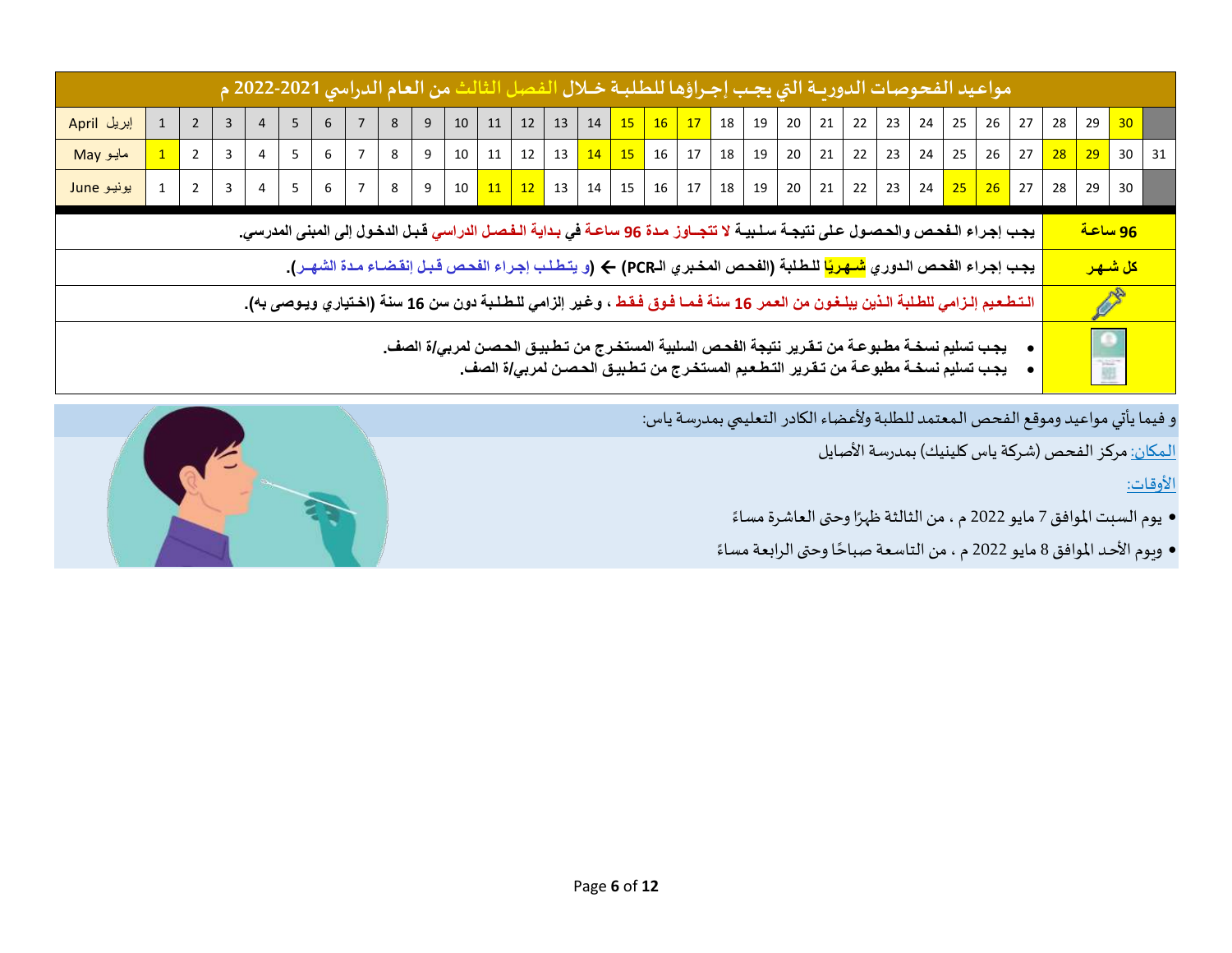|                              | البرنامج الزمني لاختبارات الفصل الدراسي الثالث لعام 2021 – 2022 م                      |    |                |              |                    |    |                |                |                                                      |                              |                       |                |              |  |                                               |                      |    |                 |                                  |            |                 |                   |                |                   |               |                |     |                  |    |
|------------------------------|----------------------------------------------------------------------------------------|----|----------------|--------------|--------------------|----|----------------|----------------|------------------------------------------------------|------------------------------|-----------------------|----------------|--------------|--|-----------------------------------------------|----------------------|----|-----------------|----------------------------------|------------|-----------------|-------------------|----------------|-------------------|---------------|----------------|-----|------------------|----|
| LAK Information              |                                                                                        |    |                |              |                    |    |                |                | Exams Dates during Term 3 of Academic Year 2021-2022 |                              |                       |                |              |  |                                               |                      |    |                 |                                  |            |                 |                   |                |                   |               |                |     |                  |    |
| إبريل April 2022<br>May 2022 |                                                                                        |    |                |              |                    |    |                |                |                                                      | يونيو June 2022              |                       |                |              |  |                                               |                      |    | يوليو 2022 July |                                  |            |                 |                   |                |                   |               |                |     |                  |    |
| Mo                           | Tu                                                                                     | We | Th             | Fr.          | Sa                 | Su | Mo             | Tu             | We                                                   | Th                           | Fr.                   | Sa             | Su           |  | Mo                                            | Tu                   | We | Th              | Fr.                              | Sa         | Su              |                   | Mo             | Tu                | We            | <b>Th</b>      | Fr. | Sa               | Su |
|                              |                                                                                        |    |                | $\mathbf{1}$ | 2                  | 3  |                |                |                                                      |                              |                       |                | $\mathbf{1}$ |  |                                               |                      |    | $\overline{2}$  | $\overline{3}$                   | 4          | 5               |                   |                |                   |               |                |     | $\overline{2}$   | 3  |
| $\overline{4}$               | 5                                                                                      | 6  | $\overline{7}$ | 8            | 9                  | 10 | $\overline{2}$ | $\overline{3}$ | $\overline{4}$                                       | 5                            | 6                     | $\overline{7}$ | 8            |  | 6                                             | $\overline{7}$       | 8  | 9               | 10                               | 11         | 12              |                   | $\overline{4}$ | 5                 | 6             | $\overline{7}$ | 8   | 9                | 10 |
| 11                           | 12                                                                                     | 13 | 14             | 15           | 16                 | 17 | $\overline{9}$ | 10             | 11                                                   | 12                           | 13                    | 14             | 15           |  | 13                                            | 14                   | 15 | 16              | 17                               | 18         | 19              |                   | 11             | 12                | 13            | 14             | 15  | 16               | 17 |
| 18                           | 19                                                                                     | 20 | 21             | 22           | 23                 | 24 | 16             | 17             | 18                                                   | 19                           | 20                    | 21             | 22           |  | 20                                            | 21                   | 22 | 23              | 24                               | 25         | 26              |                   | 18             | 19                | 20            | 21             | 22  | 23               | 24 |
| 25                           | 26                                                                                     | 27 | 28             | 29           | 30                 |    | 23             | 24             | 25                                                   | 26                           | 27                    | 28             | 29           |  | 27                                            | 28                   | 29 | 30              |                                  |            |                 |                   | 25             | 26                | 27            | 28             | 29  | 30               | 31 |
|                              |                                                                                        |    |                |              |                    |    | 30             | 31             |                                                      |                              |                       |                |              |  |                                               |                      |    |                 |                                  |            |                 |                   |                |                   |               |                |     |                  |    |
| April 1-15                   |                                                                                        |    |                |              | عطلة الرىيع للطلبة |    |                | May 9-6        | عطلة عيد الفطر المبارك                               |                              |                       |                |              |  | التقييم الختامي لمواد المجموعة B<br>June 1-10 |                      |    |                 |                                  |            | <b>July 4-8</b> |                   |                |                   | تحليل النتائج |                |     |                  |    |
| April 18                     |                                                                                        |    |                |              | بدء دوام الطلبة    |    |                | May 9-20       | اختبارات الإمسات الدولية                             |                              |                       |                |              |  | June 14-23                                    |                      |    |                 | التقييم الختامي لمواد المجموعة A |            |                 | <b>July 11-15</b> |                |                   |               |                |     | امتحانات الاعادة |    |
|                              | April 18-22<br>May 16-31<br>الاختبارات التعوىضية للفصل الـ 2<br>اختبارات الماب الدولية |    |                |              |                    |    |                |                |                                                      |                              | June 24-30            |                |              |  |                                               | الامتحانات التعويضية |    |                 |                                  | July 18-29 |                 |                   |                | عطلة الصيف للطلبة |               |                |     |                  |    |
|                              |                                                                                        |    |                |              |                    |    |                | <b>May 24</b>  |                                                      |                              | اختبار البىسا الدولية |                |              |  |                                               |                      |    |                 |                                  |            |                 |                   |                |                   |               |                |     |                  |    |
|                              |                                                                                        |    |                |              |                    |    |                | May 13, 20, 27 |                                                      | اختبارات القبول لمسار النخبة |                       |                |              |  |                                               |                      |    |                 |                                  |            |                 |                   |                |                   |               |                |     |                  |    |

| إبريل April 2022 |    |    |    |              |                |                |  |  |  |  |  |  |  |  |  |
|------------------|----|----|----|--------------|----------------|----------------|--|--|--|--|--|--|--|--|--|
| Mo               | Tu | We | Th | Fr           | Sa             | Su             |  |  |  |  |  |  |  |  |  |
|                  |    |    |    | $\mathbf{1}$ | $\overline{2}$ | $\overline{3}$ |  |  |  |  |  |  |  |  |  |
| $\overline{4}$   | 5  | 6  | 7  | 8            | 9              | 1 <sub>0</sub> |  |  |  |  |  |  |  |  |  |
| 11               | 12 | 13 | 14 | 15           | 16             | 17             |  |  |  |  |  |  |  |  |  |
| 18               | 19 | 20 | 21 | 22           | 23             | 24             |  |  |  |  |  |  |  |  |  |
| 25               | 26 | 27 | 28 | 29           | 30             |                |  |  |  |  |  |  |  |  |  |

|                                  | May 24          |
|----------------------------------|-----------------|
| الاختبارات التعوىضية للفصل الـ 2 | May 16-3        |
| بدء دوام الطلبة                  | <b>May 9-20</b> |
| عطلة الربيع للطلبة               | May 9-6         |
|                                  |                 |

يتم تنفيذ جميع الاختبارات حضوريا في المبنى المدرسي  $\Box$ 

يتم تنفيذ جميع الاختبارات إلكترونيا وينبغي إحضار الطالب جهازه المحمول مشحونا بالكامل لأداء الاختبارات المقررة.

يتم تنفيذ الاختبارات الختامية لنهاية العام الدراسي (( ورقيا )) للصفين الثالث والرابع.  $\Box$ 

يتوجب التزام الطلبة بارتداء الزي المدرسي أثناء تواجدهم في المدرسة وأثناء تأديتهم للاختبارات المركزية والدولية.

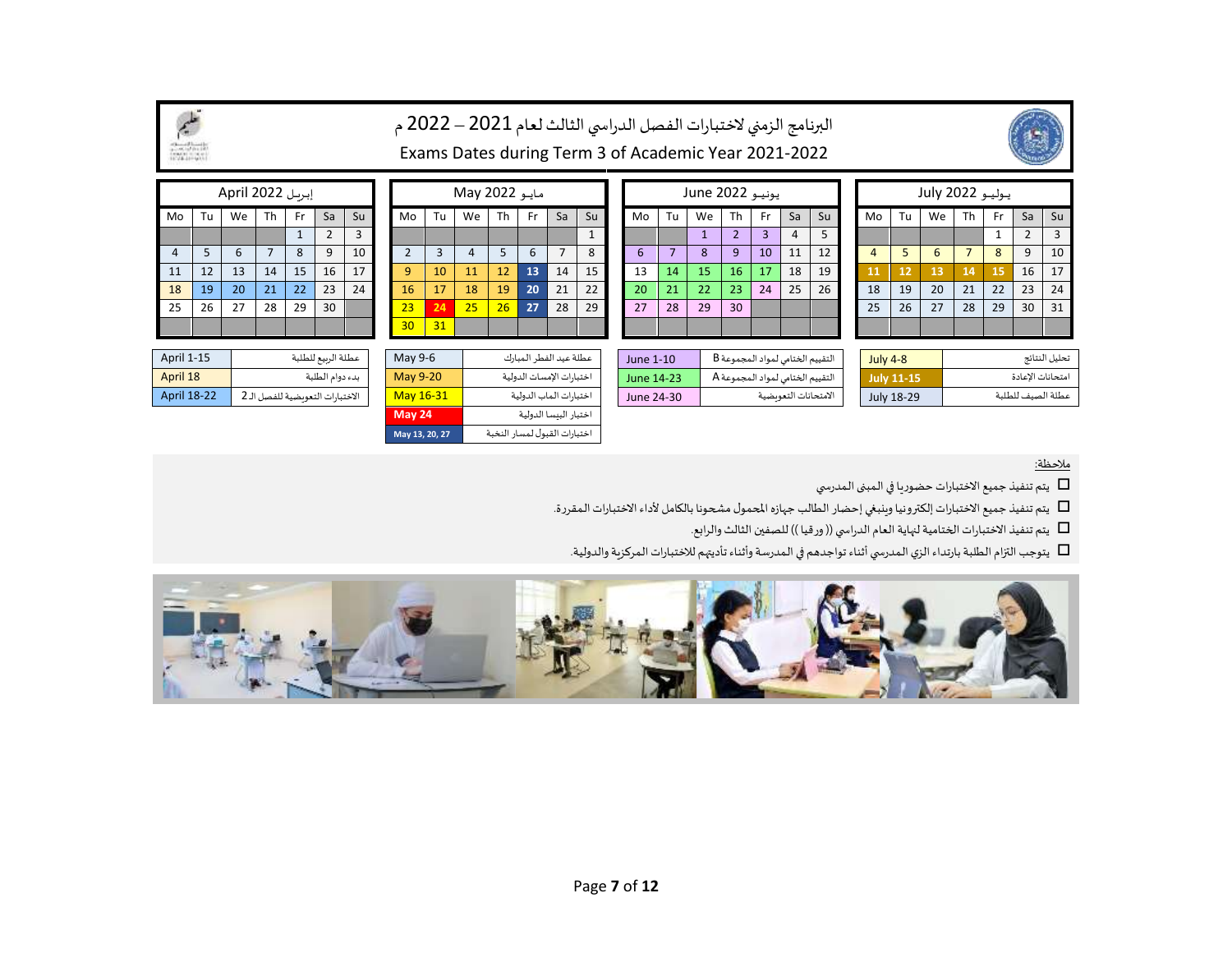



**15 May 2022 15 مايو 2022**

Dear Parents,

The Yas School administration and staff extends warm regards to you and your family and do hope you are staying safe.

We are writing to inform you about your child(s) involvement in the second round of the Measure of Academic Progress (MAP) Exam, which is a formative international assessment that will be implemented by the Emirates School Establishment (ESE).

The purpose of the MAP exam is to provide students and teachers with a longitudinal formative and personalized data that will identify specific areas for growth in mathematics. Yas students in **Grades 5 to Grade 10** will **sit for the second phase of the exam from 17 May 2022 to 3 June 2022.** There is no revision or preparation required for the MAP exam. Yas school administration and staff will familiarize students with testing equipment (computer) and protocols, and administer the online exam to students during the school day.

A clear timetable will be sent to you prior to the examination date for each class. **All** students will be required to attend school on the specific day that is assigned to their class and **present a Green AL-Hosan App.** It is imperative that all students sit for the exam, as it will provide them with knowledge regarding their mathematical abilities and allow teachers to provide strategies for each child's improvement.

We are much appreciative of your efforts in supporting teaching and learning at Yas School.

Warm Regards. Yas School Administration **السادة أولياء األمورالكرام** 

**تتقدم إدارةمدرسةياس إليكم بالشكروالتقديرلجهودكم املخلصة وتعاونكم الدائم معنا في دعم العملية التعليمية ألبنائنا الطلبة،ونرجوأن تصلكم هذهالرسالةوأنتم تتمتعون بموفورالصحةوالعافية.** 

**هذا ونحيطكم علما بأن طـلبة الحلقة الثانية والثالث ة)من الصف الخامس وحتىالصف العاشر( سيشاركون للمرة الثانية في اختبار قياس التقدم األكاديمي (MAP (وهوتقييم دوليتكويني سيتم تنفيذهبواسطةمؤسسةاإلماراتللتعليم الـمدرس ي.**

**والهدف من هذا االختبار هوتزويد الطـلبةوأولياءأمورهم و أعضاء الهيئة التدريسيةببيانات تكوينية وشخصية تحدد مجاالت معينة للنمو لدى الطـلبة في مادة الرياضيات.** 

**ً**سيخضع طلبة مدرسة ياس في الصفوف من الخامس وحتى الصف العاشر للامتحان اعتبارًا من يوم الثلاثاء الموافق 17 **مايو 2022 ولغاية 3 يونيو 2022 م . و ال يتطــلب أداء هذا االختبار إلعداد مسبق أو مراجعات ، حيثأنهاستقيس املهارات التراكمية لدى الطلبة في مادة الرياضيات.** 

**ستقوم إدارةاملدرسةوالهيئةالتدريسيةبتعريف الطـلبةبأدوات االختبار ومتطـــلباته )الحاسوب( والبروتوكوالت الخاصة بأداء هذا االختبار عبر اإل نترنتخالل اليوم الدراس يوأثناء حصة مادة الرياضيات.** 

**ً**سيتم إرسال جدول زمني للامتحان لكل فصل. ويتطـلب إجراء جميع الطلبة هذا الاختبار حضوريًا في المبنى المدرسي في **اليوم املحدد لفصلهم و عليهيجبحضورهم إلىالـمدرسةوإبرازهم نظام الـمروراالخضرمن تطبيق الحصن فيورقة مطبوعة.**

**من الضروري مشاركة جميع الطــلبةفي هذا االختبار وعدم تخلفهم وتغيبهم عن أداء االختبار، حيث سيوفر لهم الـمعرفة ُ**والبيانات الدقيقة لقدراتهم الرباضية ومهاراتهم الحسابية في مجالات متنوعة في مادة الرباضيات، كما سيُعين المعلمين **على تقديم استراتيجيات تدعم الطــلبة وتسهم في تحسين مستو ياتهم في مادة الرياضيات.** 

> **نقدر جهودكم في دعم عمليتي التعليم والتعلم فيمدرسةياس مع خالص الشكر والتقدير /إدارةمدرسةياس )مشتركة(**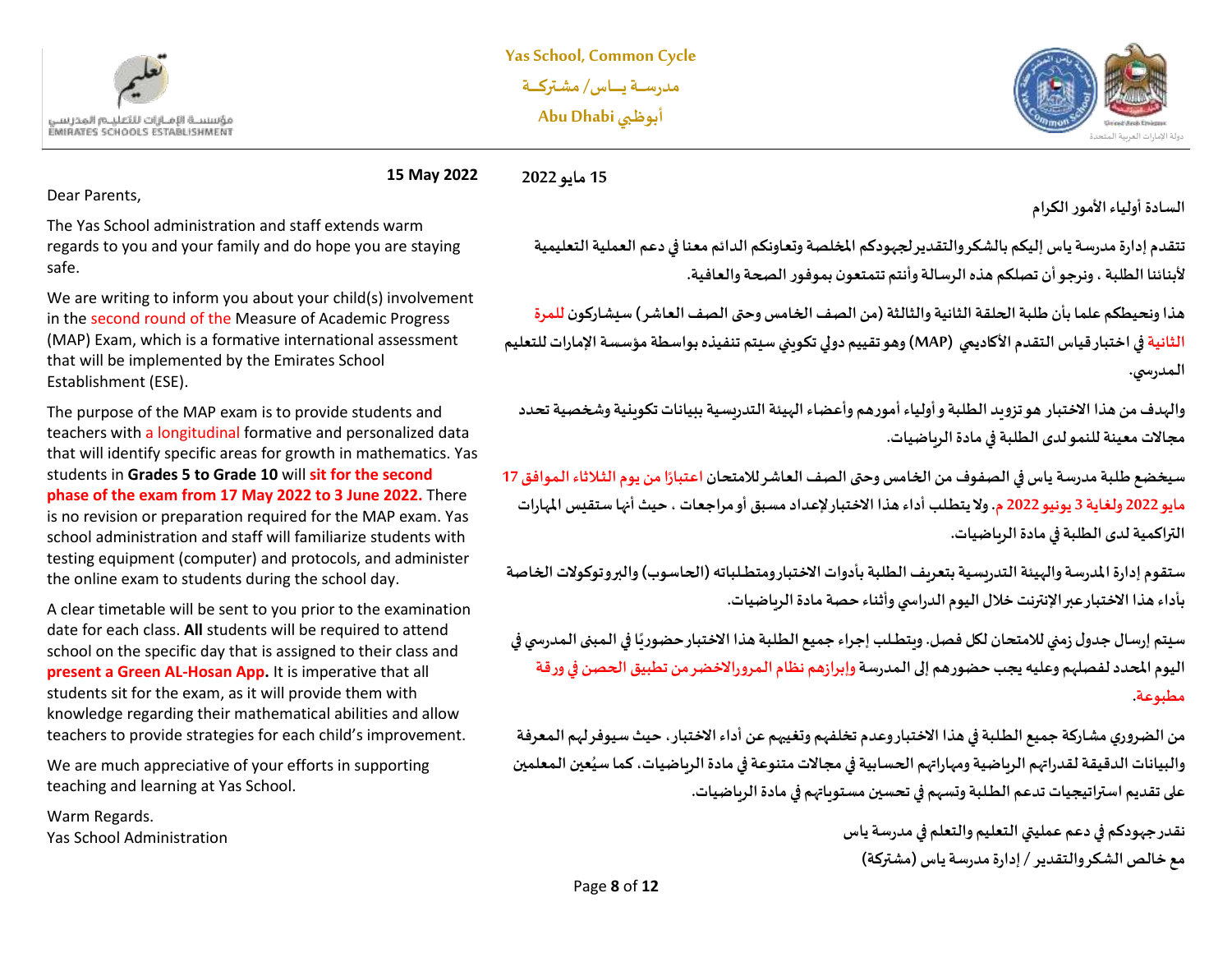

 **REVISED & Updated on 16-5-2022**





# **TYas School, Yas Island, Abu Dhabi, UAE**<br>Week 1 (Lab1-Girls)

|           | <b>Morning Message</b><br>$7:50 - 8:00$ | $\mathbf{1}$<br>$8:00 - 8:45$ | $\overline{2}$<br>$8:45 - 9:30$ | $\overline{\mathbf{3}}$<br>$9:30 - 10:15$ | <b>Break 1</b><br>$10:15 - 10:30$ | $\overline{\mathbf{4}}$<br>$10:30 - 11:15$ | 5<br>$11:15 - 12:00$ | $6\phantom{1}6$<br>$12:00 - 12:45$ | <b>Break 2</b><br>$12:45 - 13:00$ | $\overline{\mathbf{z}}$<br>$13:00 - 13:45$ | 8<br>$13:45 - 14:30$ |
|-----------|-----------------------------------------|-------------------------------|---------------------------------|-------------------------------------------|-----------------------------------|--------------------------------------------|----------------------|------------------------------------|-----------------------------------|--------------------------------------------|----------------------|
| Mo        |                                         |                               |                                 |                                           |                                   |                                            |                      |                                    |                                   |                                            |                      |
| Tu        |                                         |                               | 6F                              |                                           |                                   |                                            | <b>6D</b>            |                                    |                                   |                                            | <b>7D</b>            |
| We        |                                         |                               |                                 | 10A+10I                                   |                                   |                                            |                      | 7C                                 |                                   |                                            | 6C                   |
| <b>Th</b> |                                         |                               |                                 | 5C                                        |                                   |                                            | <b>5D</b>            |                                    |                                   | 7H                                         |                      |
| <b>Fr</b> |                                         |                               |                                 | 5F                                        |                                   |                                            |                      |                                    |                                   |                                            |                      |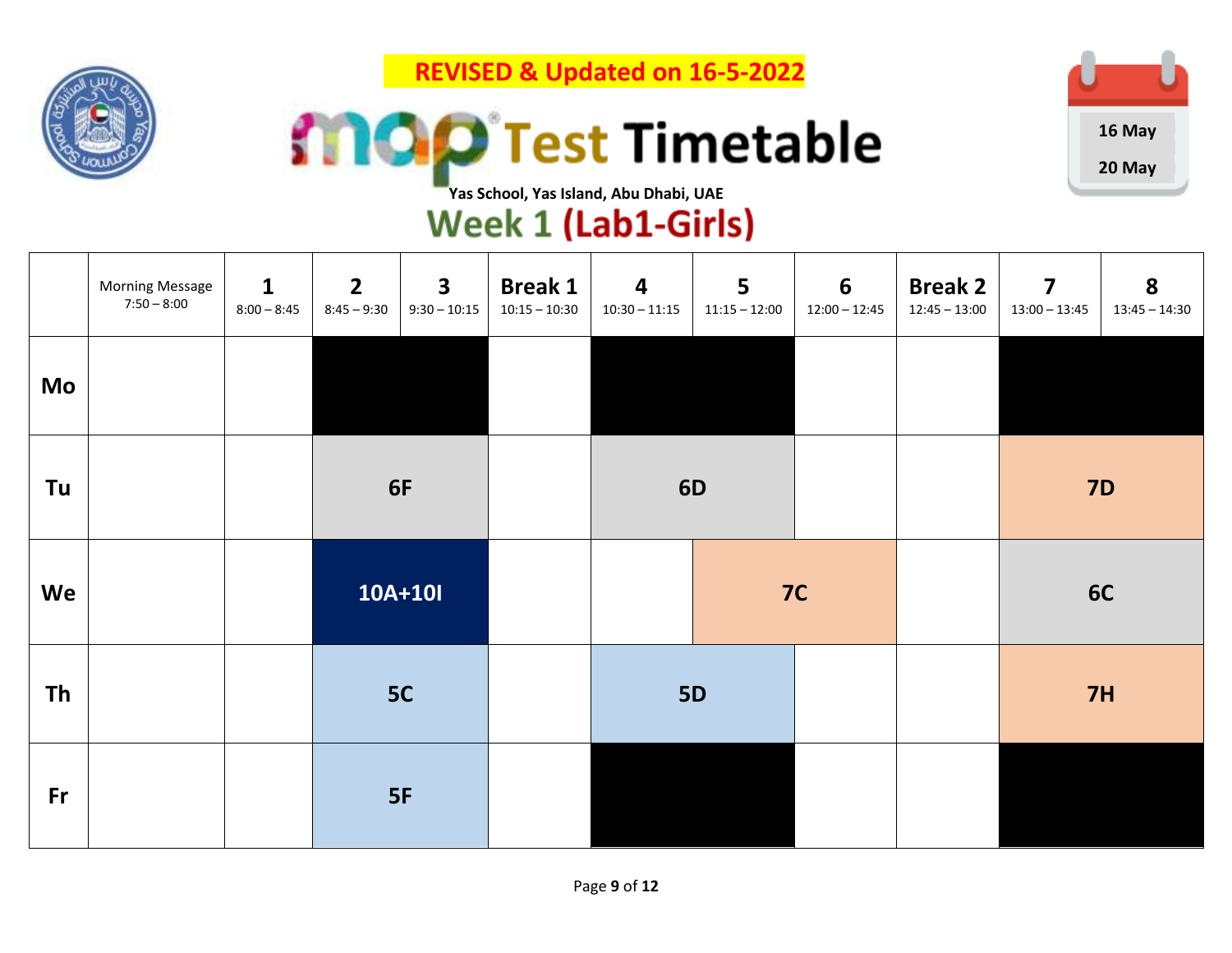





#### **Week 1 (Lab2-Boys)**

|           | <b>Morning Message</b><br>$7:50 - 8:00$ | $\mathbf{1}$<br>$8:00 - 8:45$ | $\overline{2}$<br>$8:45 - 9:30$ | $\overline{\mathbf{3}}$<br>$9:30 - 10:15$ | <b>Break 1</b><br>$10:15 - 10:30$ | $\overline{\mathbf{4}}$<br>$10:30 - 11:15$ | 5<br>$11:15 - 12:00$ | $6\overline{6}$<br>$12:00 - 12:45$ | <b>Break 2</b><br>$12:45 - 13:00$ | $\overline{\mathbf{z}}$<br>$13:00 - 13:45$ | 8<br>$13:45 - 14:30$ |
|-----------|-----------------------------------------|-------------------------------|---------------------------------|-------------------------------------------|-----------------------------------|--------------------------------------------|----------------------|------------------------------------|-----------------------------------|--------------------------------------------|----------------------|
| Mo        |                                         |                               |                                 | 6E                                        |                                   |                                            | <b>7A</b>            |                                    |                                   |                                            |                      |
| Tu        |                                         |                               |                                 | <b>5A</b>                                 |                                   |                                            | <b>5B</b>            |                                    |                                   |                                            |                      |
| We        |                                         |                               |                                 | <b>5E</b>                                 |                                   |                                            |                      | 6A                                 |                                   |                                            | <b>MAKEUP</b>        |
| <b>Th</b> |                                         |                               |                                 | <b>7F</b>                                 |                                   |                                            |                      | <b>7G</b>                          |                                   |                                            | <b>7E</b>            |
| Fr        |                                         |                               |                                 | <b>6B</b>                                 |                                   |                                            |                      |                                    |                                   |                                            |                      |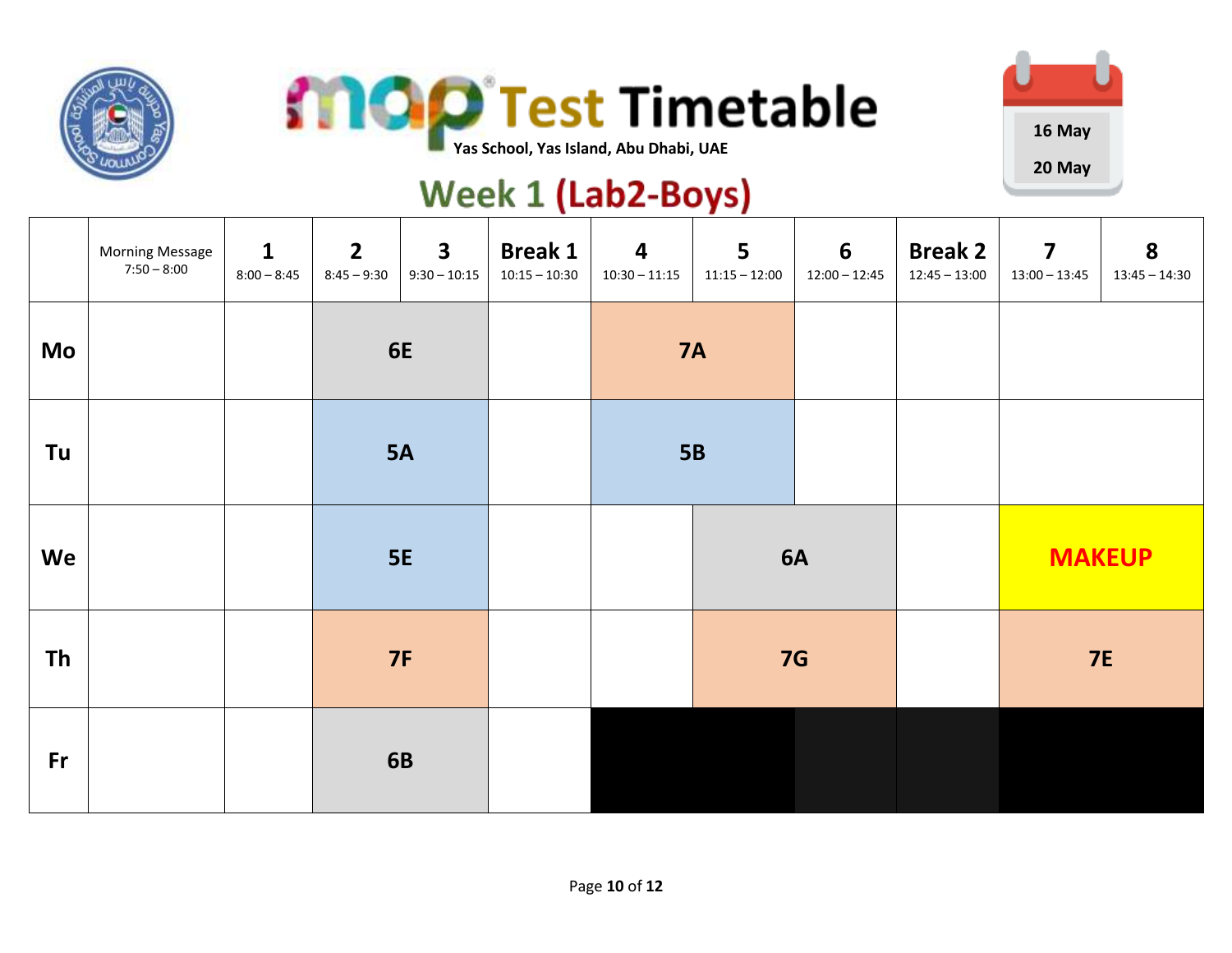





### **Week 2 (Lab1-Girls)**

|           | <b>Morning Message</b><br>$7:50 - 8:00$ | $\mathbf{1}$<br>$8:00 - 8:45$ | $2^{\circ}$<br>$8:45 - 9:30$ | 3 <sup>1</sup><br>$9:30 - 10:15$ | <b>Break 1</b><br>$10:15 - 10:30$ | $\overline{\mathbf{4}}$<br>$10:30 - 11:15$ | 5<br>$11:15 - 12:00$ | 6<br>$12:00 - 12:45$ | <b>Break 2</b><br>$12:45 - 13:00$ | $\overline{\mathbf{z}}$<br>$13:00 - 13:45$ | 8<br>$13:45 - 14:30$ |
|-----------|-----------------------------------------|-------------------------------|------------------------------|----------------------------------|-----------------------------------|--------------------------------------------|----------------------|----------------------|-----------------------------------|--------------------------------------------|----------------------|
| Mo        |                                         |                               | <b>8C</b>                    |                                  |                                   | 9C/K                                       |                      |                      |                                   | $10C+10J$                                  |                      |
| Tu        |                                         |                               | <b>8D</b>                    |                                  |                                   | 9H                                         |                      |                      |                                   | <b>10F</b>                                 |                      |
| We        |                                         |                               | <b>9D</b>                    |                                  |                                   |                                            | <b>8G</b>            |                      |                                   | 91                                         |                      |
| <b>Th</b> |                                         |                               | <b>10D</b>                   |                                  | <b>MAKEUP</b>                     |                                            |                      |                      | 10E (boys)                        |                                            |                      |
| Fr        |                                         |                               |                              |                                  |                                   |                                            |                      |                      |                                   |                                            |                      |